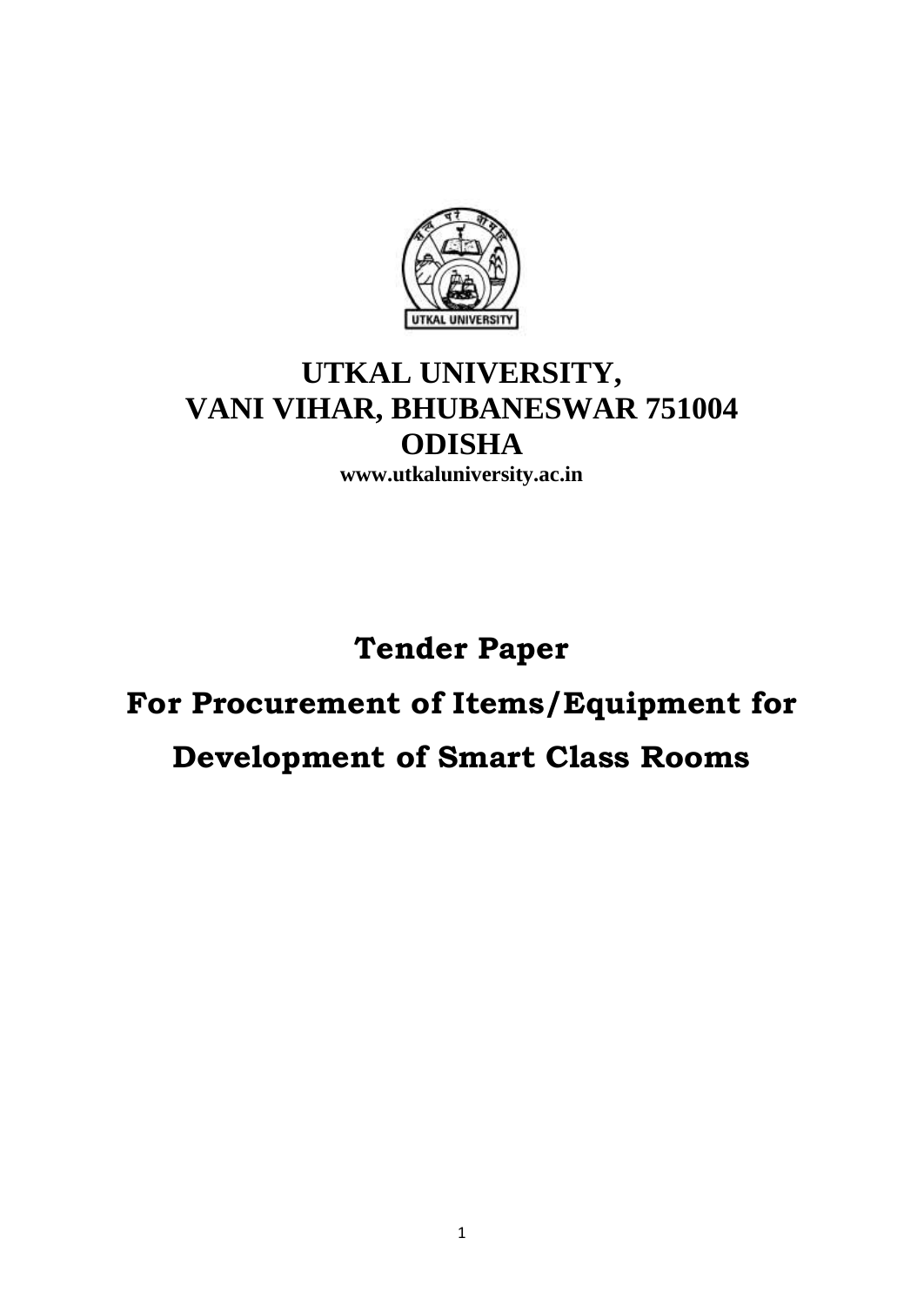

#### **UTKAL UNIVERSITY, VANI VIHAR, BHUBANESWAR 751004, ODISHA**

www.utkaluniversity.ac.in

No. UU/Store/ 2022/R- 018 Date: 17/03/2022

#### **TENDER CALL NOTICE**

Sealed tenders are invited from the reputed manufacturers/authorized dealers/vendors, for supply and installation of items/equipments for smart class rooms **(30 numbers)** in different Departments/offices of Utkal University. Details of information and tender documents can be obtained from the office of the Registrar, Utkal University on payment of Rs. 1000/- (Rupees one thousand) only (Non refundable) through demand draft drawn in favour of Comptroller of Finance, Utkal University during working hours from 17/03/2022 or can be downloaded from the university website (www.utkaluniversity.ac.in)**.** The tender papers, complete in all respect, must reach the office of the undersigned **by hand or through registered/speed post on or before 28/03/2022 till 3.00 P.M. The sealed tender will be opened on 28/03/2022 at 4.00 P.M**. in the presence of the tenderers or their authorized persons. The bidders are requested to quote for Educational Institution price for various items since we are eligible for the same. The authority reserves the right to accept/reject/cancel/ change/modify any part or the entire tender without assigning any reason thereof.

#### **Sd/-Registrar**

#### **Eligibility Criteria:**

- 1. Tenders are to be submitted in the prescribed format (enclosed) in the tender paper along with EMD/security amount (1%) of the approximate cost of items or minimum of Rs.1000/- (Rupees one thousand) only as mentioned in the tender paper drawn in favour of the **"Comptroller of Finance, Utkal University"** in shape of a Bank Draft drawn on any Nationalized bank payable at Bhubaneswar. No cash payment shall be received in this regard.
- 2. Tender forms are not transferable.
- 3. The validity of tender should be at least for three months or above.
- 4. Bids have to be given in the desired format separately to supply the equipment with accessories. Bids should be submitted along-with the following documents:
	- (i) Sales Tax, Income Tax, GST Certificate or the Excise License etc. necessary for items.
	- (ii) Declaration certificate
	- (iii) Non-assessment Certificate in case of Dealers /Stockist outside the state of Odisha.
	- (iv) Authorization Certificate from the Company.
	- (v) All rates in INR should be inclusive of all taxes and F.O.R destination (Utkal University, Bhubaneswar).
	- (vi) Installation charges, Delivery, Packing, Forwarding charges etc. (if any) should be included in quoted price and no extra cost will be entertained after delivery.
	- (vii) Warranty period of items (comprehensive on-site).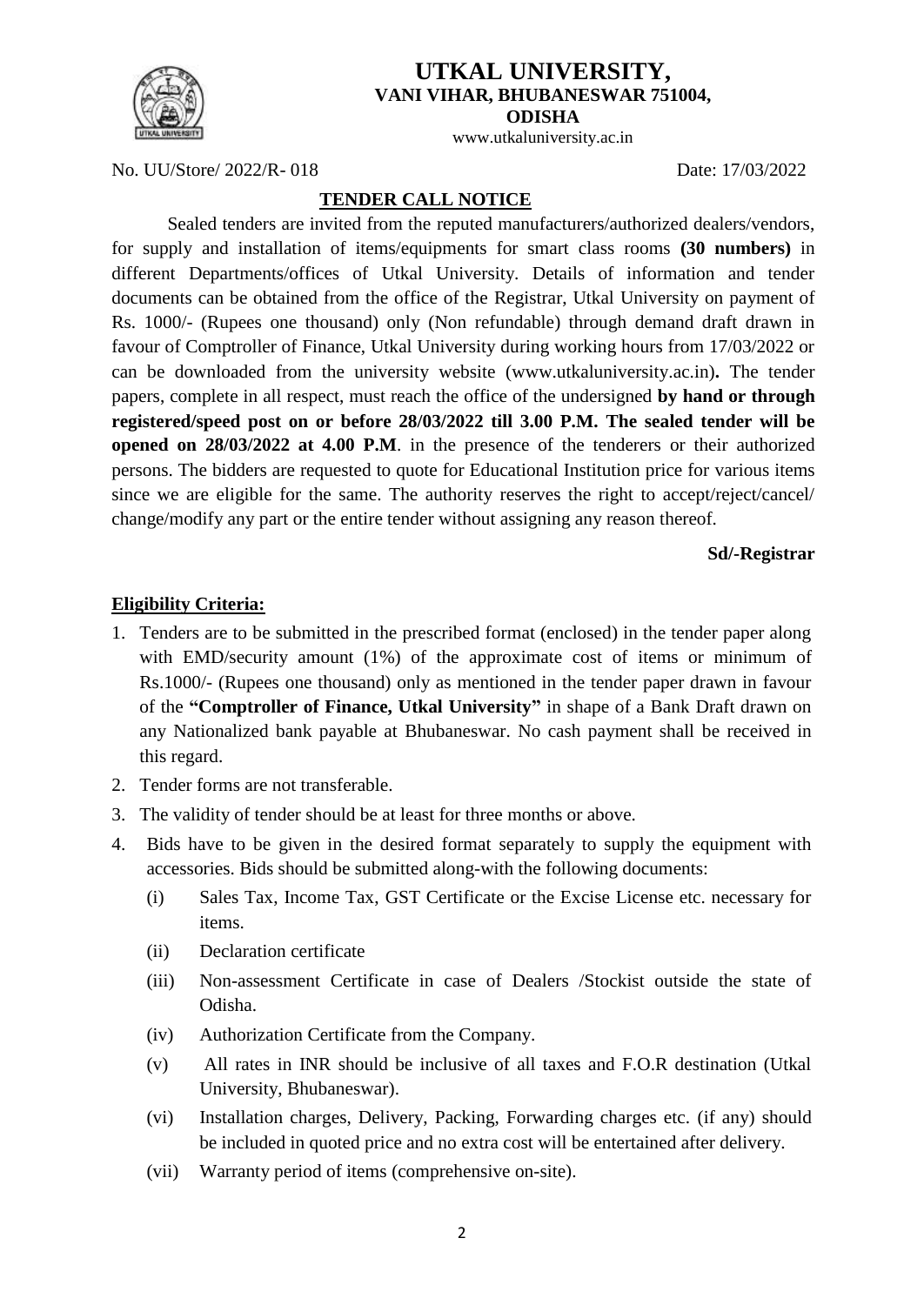- (viii) Credential and list of organization where the bidders supplied the similar items must be attached along with the tender paper.
- (ix) Firms quoting with Original Equipment Manufactuing (OEM) certificate in India, sizable annual turnover of the manufacturer, autorised service centre in Odisha for providing technical support as and when required, previous experience of supplying/installing similar items to different organisations will be preferred over others.
- (x) The OEM should have been certified with ISO 9001:2015 or better.

#### **N.B.:**

Last date for submission of **sealed tender paper is 28/03/2022 up to 3.00 p.m.** in the Office of the Registrar, Utkal University, Bhubaneswar.

- 1. Bank Guarantee for EMD is not valid.
- 2. The authority may accept/reject/cancel/change/modify any part cancel the tender as a whole or a part without assigning any reason thereof.
- 3. All supplies have to be made within 30 days of the confirmed order received by the firm otherwise the order shall be treated as cancelled.
- 4. EMD of the parties whose Tender is not accepted will be refunded on submission of a stamped receipt. No interest will be paid on the EMD of the unsuccessful bidders.
- **5.** Total pages of Tender paper: **10 (**Ten including cover page).

 **Sd/ Registrar Utkal University**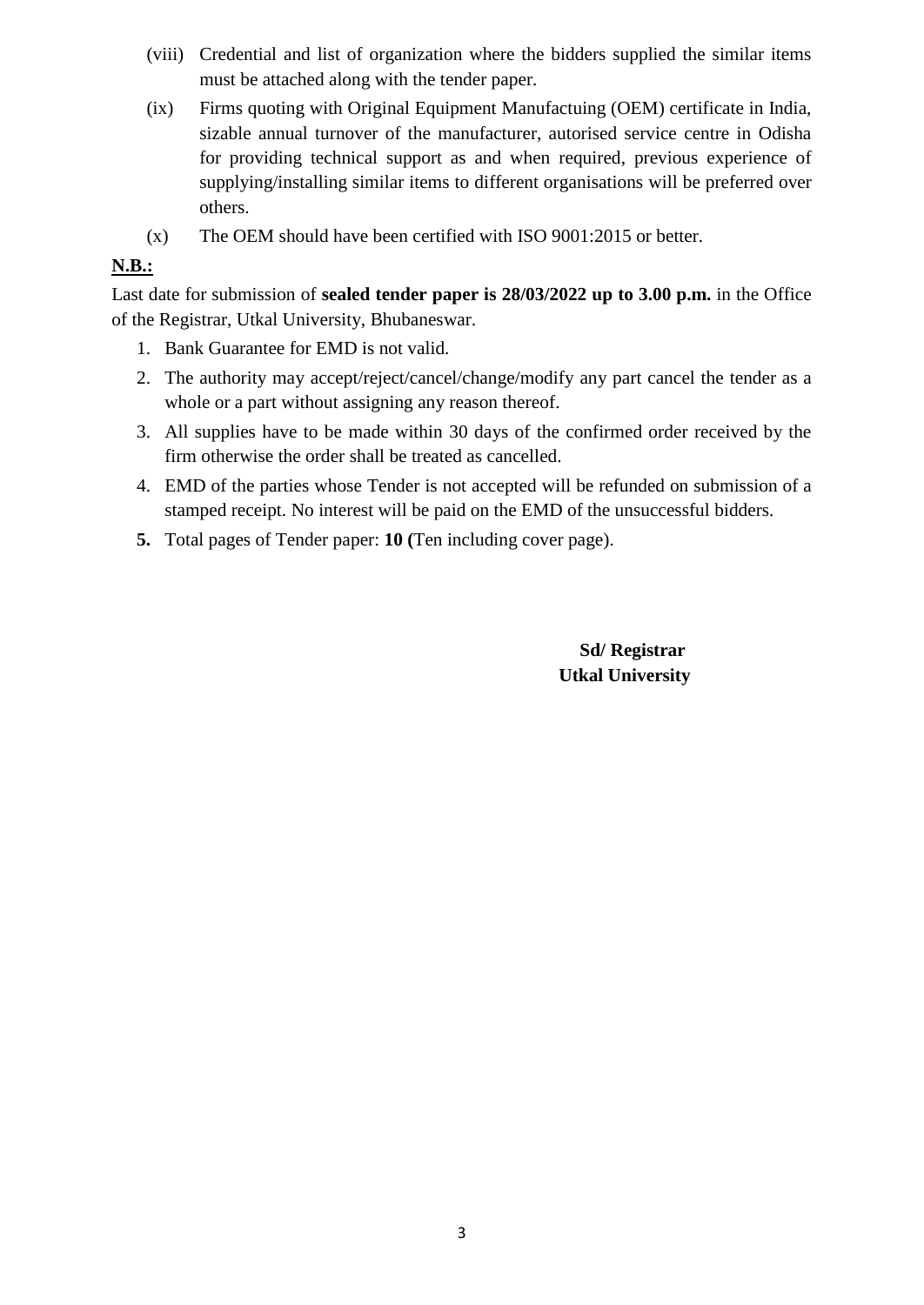#### **1. Interactive Panel TENDER FORMAT**

|                                                                           | Dated: |
|---------------------------------------------------------------------------|--------|
| From:                                                                     |        |
| M/S                                                                       |        |
|                                                                           |        |
| T <sub>0</sub>                                                            |        |
| <b>The Registrar</b>                                                      |        |
| Utkal University, Vani Vihar, Bhubaneswar-751 004                         |        |
|                                                                           |        |
|                                                                           |        |
|                                                                           |        |
| favour of "Comptroller of Finance, Utkal University, Bhubaneswar" D.D. No |        |

Dated: ……………...

| Sl. | Name of the item and specifications                                                   | Unit cost in INR |
|-----|---------------------------------------------------------------------------------------|------------------|
| 1.  | Panel                                                                                 |                  |
|     | Screen size: 75" and 86" (Quote separately)                                           |                  |
|     | Panel type: IPS                                                                       |                  |
|     | Resolution: UHD $3840 \times 2160$ pixels or better                                   |                  |
|     | Aspect ratio: 16:9                                                                    |                  |
|     | Brightness: $\geq$ 350 cd/m <sup>2</sup>                                              |                  |
|     | Contrast ratio: 1200:1 or better                                                      |                  |
|     | Dynamic contrast ratio: 30,000:1                                                      |                  |
|     | Response time: 8 ms or less                                                           |                  |
|     | Orientation: Landscape                                                                |                  |
|     | Light life: 30,000 hours or above                                                     |                  |
|     | <b>Glass</b>                                                                          |                  |
|     | Thickness: Toughened/tempered $-4$ mm or more                                         |                  |
|     | Anti-glare coating                                                                    |                  |
|     | <b>Touch screen</b>                                                                   |                  |
|     | Touch technology: Infrared                                                            |                  |
|     | Touch points: minimum 20 points                                                       |                  |
|     | Touch response time: $<$ 4 ms                                                         |                  |
|     | Touch accuracy: $\pm$ 1.0 mm                                                          |                  |
|     | Writing tool: Pen or finger                                                           |                  |
|     | <b>System (Android)</b>                                                               |                  |
|     | CPU: Dual core A73+Dual core A53/ 1.5GHz or Higher                                    |                  |
|     | GPU: Mali-G51MP4                                                                      |                  |
|     | Memory/Storage: 4GB or higher / 32GB or higher                                        |                  |
|     | OS: Android 8.0 or later                                                              |                  |
|     | <b>Build in peripherals:</b> Inbuilt internal speaker, 2x16 watt or more front facing |                  |
|     | speaker, Sensors for light, temperature and humidity etc.                             |                  |
|     | Connectivity                                                                          |                  |
|     | HDMI Input/Output: 3 or more HDMI ports                                               |                  |
|     | SPDIF Output: SPDIF out and LAN out (minimum one port)                                |                  |
|     | USB Input: 3 or more                                                                  |                  |
|     | Others: VGA, VGA audio in, mic (in/out), slot for camera, OPS, RS232                  |                  |
|     | (Minimum one port)                                                                    |                  |
|     | Power: AC 100-240V 50/60Hz                                                            |                  |
|     | <b>Built in software</b>                                                              |                  |
|     | Software support with provision for                                                   |                  |
|     | White boarding, Screen Sharing on Panel, Account Management System (AMS),             |                  |
|     | <b>Broadcast Software Solution</b>                                                    |                  |
|     | Accessories: All necessary accessories like cable, remote, wall mount kit, stylus,    |                  |
|     | pen tray, etc. to be included                                                         |                  |
|     | <b>Others</b>                                                                         |                  |
|     | Interactive panel must have facility to mount on floor stand or wall brackets         |                  |
|     | The product must have BIS certification (attach a certificate)<br>$\bullet$           |                  |

 Scope of work consists of supply and installation of units in the smart class rooms at different locations of Utkal University.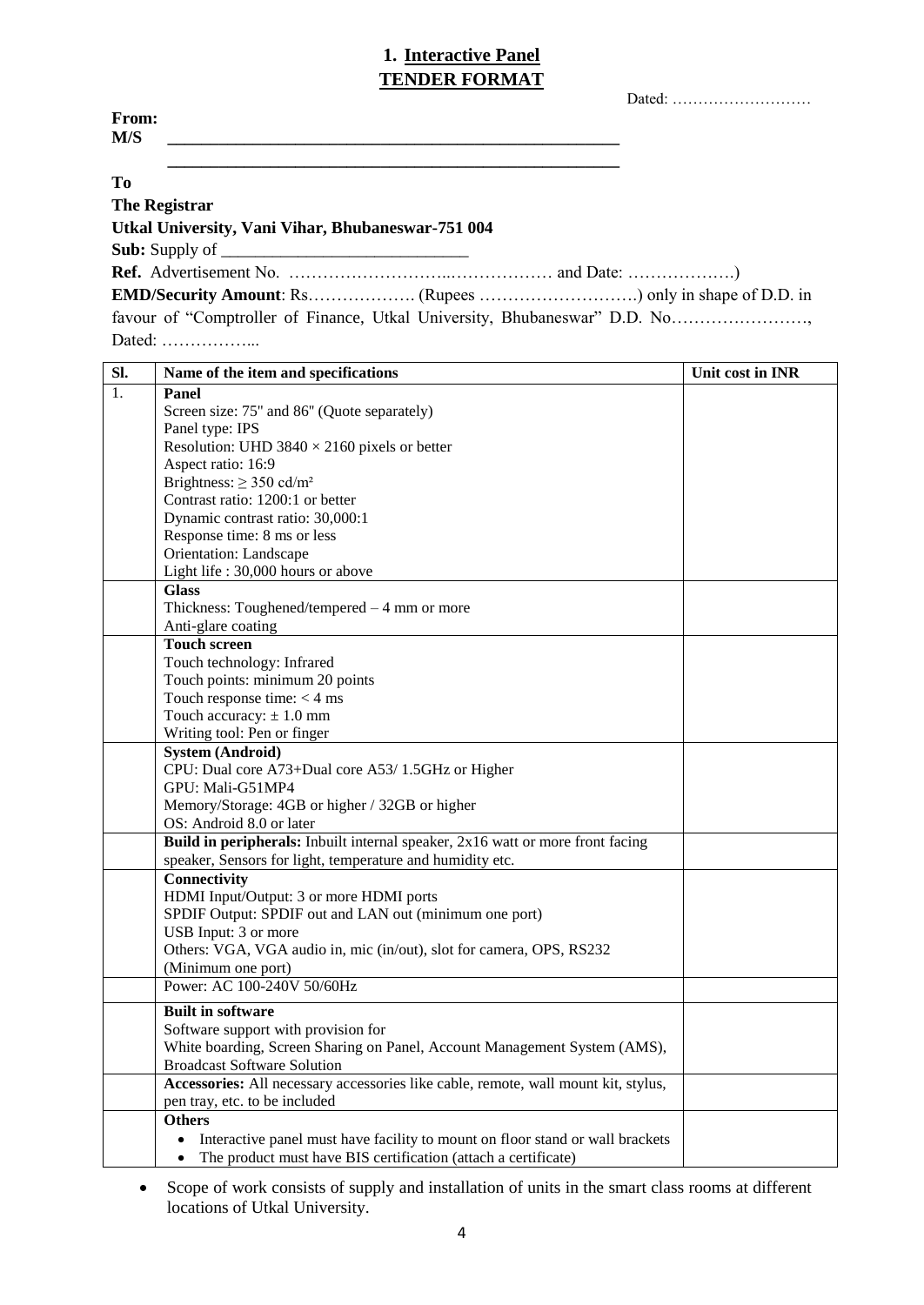- The system should come up with all the accessories, like control cables, power cables, tracking software, hardware, setup, mounting etc.
- Warranty: Minimum of 2 years onsite service support.
- Required training to be given to the users.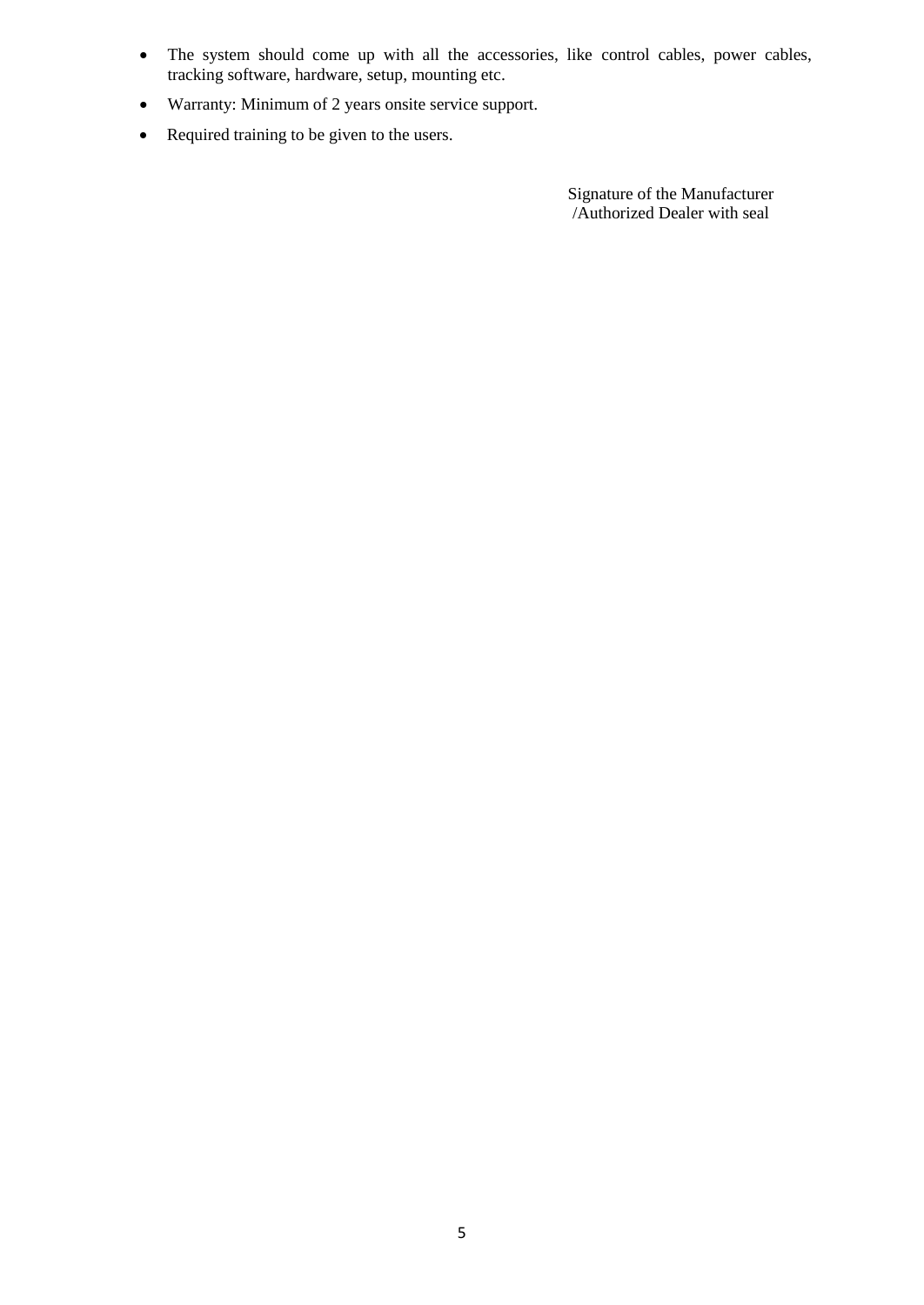#### **2. E-Podium TENDER FORMAT**

|                      |                                                   | Dated:                                                                                                                                           |
|----------------------|---------------------------------------------------|--------------------------------------------------------------------------------------------------------------------------------------------------|
| From:                |                                                   |                                                                                                                                                  |
| M/S                  |                                                   |                                                                                                                                                  |
|                      |                                                   |                                                                                                                                                  |
| To                   |                                                   |                                                                                                                                                  |
| <b>The Registrar</b> |                                                   |                                                                                                                                                  |
|                      | Utkal University, Vani Vihar, Bhubaneswar-751 004 |                                                                                                                                                  |
|                      | Sub: Supply of                                    |                                                                                                                                                  |
|                      |                                                   |                                                                                                                                                  |
|                      |                                                   |                                                                                                                                                  |
|                      |                                                   |                                                                                                                                                  |
| Sl.                  | Name of the item and                              | Unit cost in INR                                                                                                                                 |
|                      | specifications                                    |                                                                                                                                                  |
| $\overline{1}$ .     | Top & Body/Mechanism/                             | Metallic Top and Body. Top Sliding Mechanism, sliding Tray for                                                                                   |
|                      | Keyboard/ Mouse Tray                              | keyboard/Mouse                                                                                                                                   |
|                      | Visualiser Tray/Wheels/                           | Provision for Visualiser with a Sliding Tray. Wheels for easy movement. Rack                                                                     |
|                      | Rack Space                                        | Space for keeping Amplifier, CPU and others                                                                                                      |
|                      |                                                   | Side Drawer (Made of Steel with lock) for Visual Presenter<br>Keyboard Drawer With Lock                                                          |
|                      | Screen/Monitor                                    | Size & type: 21.5 Inches or more. Touch Screen Monitor (LED backlit).                                                                            |
|                      |                                                   | Resolution: 1920x1080. Luminosity: 250 cd/m <sup>2</sup> or more. Touch object: Finger /                                                         |
|                      |                                                   | Dummy Pen / Any Opaque Object                                                                                                                    |
|                      |                                                   | Input/Output: VGA, HDMI or DVI Input port, USB port for PC.                                                                                      |
|                      |                                                   | Power of $100 \sim 250$ VAC                                                                                                                      |
|                      | Gooseneck Microphone                              | Place: On top. Frequency: 40 Hz to 17,000 Hz or better. Cardioids Polar                                                                          |
|                      |                                                   | Pattern. Provision of 3 PIN XLR connector.                                                                                                       |
|                      | Wireless Microphone<br>System                     | Supplied with Wireless Handheld x1 & Lapel/Collar x1 Microphones.<br>Microphone receiver with individual XLR Outputs & one mixed Output.         |
|                      |                                                   | Microphones & Receiver should work on UHF frequency band. Frequency                                                                              |
|                      |                                                   | response: 40Hz to 17000 Hz or better.                                                                                                            |
|                      | Amplifier                                         | Wattages: 100 Watts (50Wx2) or higher at 4 Ohms; S/N Ratio: >80dB; Inbuilt                                                                       |
|                      |                                                   | with DSP. (Amplifier from same OEM with that of DSP is preferable).                                                                              |
|                      | <b>DSP</b>                                        | DSP with 100% Full Duplex Echo Cancelling (no attenuation during full-                                                                           |
|                      |                                                   | duplex).                                                                                                                                         |
|                      |                                                   | 1x 6.5mm Mic input, 1xUSB 2.0 Audio USB port, 1x 2RCA Line-In port.<br>Provison of Mic out as 2x XLR ports, Line-out as 1x 2RCA port. DSP should |
|                      |                                                   | be Rack Mountable.                                                                                                                               |
|                      |                                                   | Acoustic Echo Cancellation for all the microphones.                                                                                              |
|                      |                                                   | Provision for dual capability i.e Local Sound Reinforcement and Far end Audio                                                                    |
|                      |                                                   | for Video conferencing without any Noise and Echo.                                                                                               |
|                      |                                                   | Should have USB port for integrating with Unified Software solutions like In                                                                     |
|                      |                                                   | VC, Vidyo, Skype, etc.<br>Others: Inbuilt Amplifier, inbuilt Receiver for Wireless Microphones.                                                  |
|                      | Speakers                                          | Provision of four wall mount speakers. Two way of woofer size of about 5.25"                                                                     |
|                      |                                                   | & tweeter size about 1". Impedance: 8 ohms,                                                                                                      |
|                      |                                                   | Sound pressure level (SPL): About 90dB.                                                                                                          |
|                      |                                                   | Wattage: 50 Watts or more. The speaker should be part of package of DSP &                                                                        |
|                      |                                                   | Amplifier and preferably it should be from same OEM of DSP.                                                                                      |
|                      | Laptop Interface with                             | VGA (in/out) port, HDMI Ports, Audio port, 4 USB Ports, Power socket.                                                                            |
|                      | integated Advance                                 | Integrated button pad controller to switch between HDMI, VGA and USB Ports.                                                                      |
|                      | Switcher<br>Certificate                           | HD video inputs for CPU, 2xLaptop, 1xVisualiser or more<br>CE, FCC, RoHS certified.                                                              |
|                      |                                                   |                                                                                                                                                  |

 Scope of work consists of supply and installation of units in the smart class rooms at different locations of Utkal University.

Security- All drawers, sliding trays and doors are lockable

- The system should come up with all the accessories, like control cables, power cables, tracking software, hardware, setup, etc.
- Warranty: Minimum of 2 years onsite service support.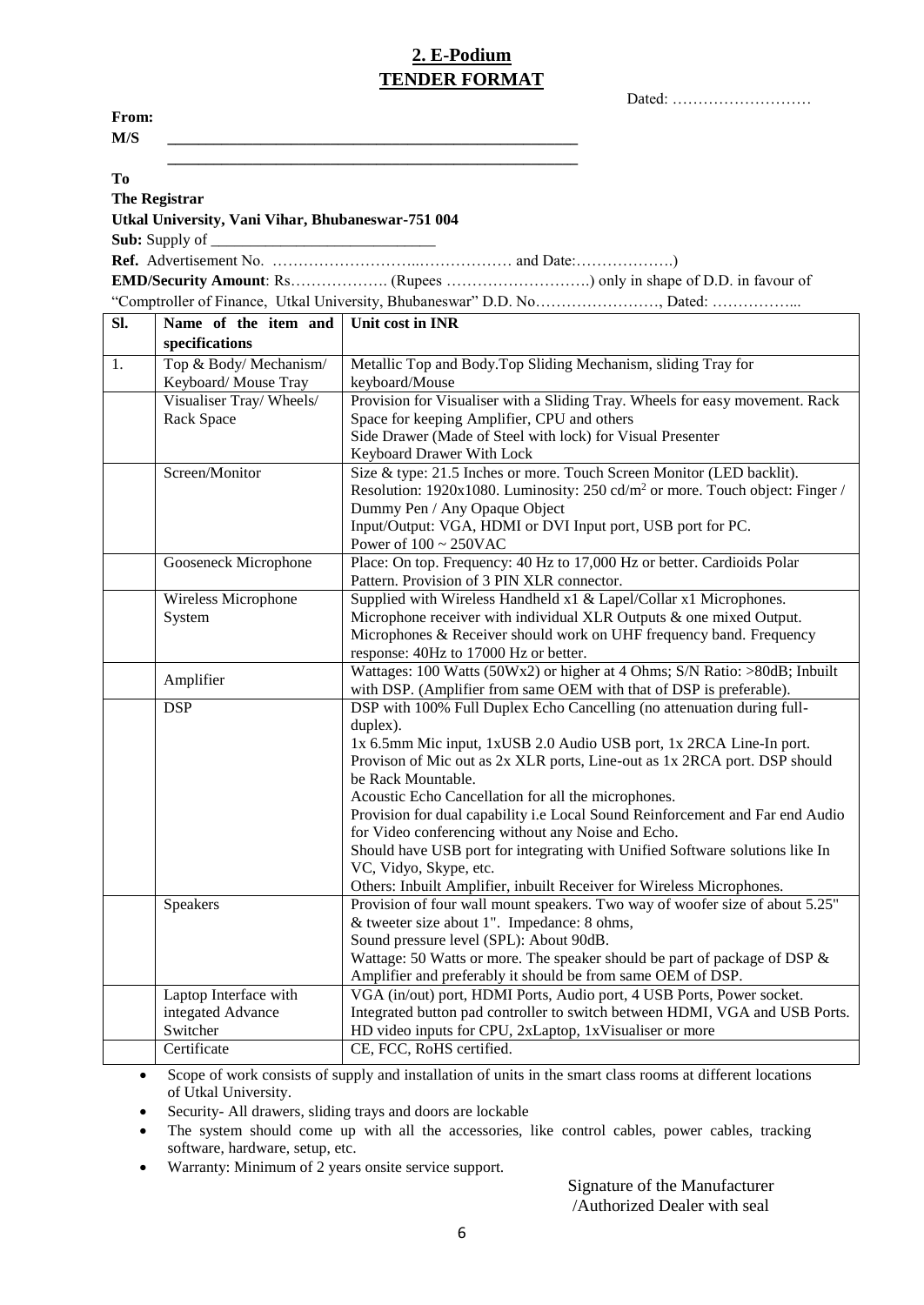#### **3. Camera with remote controller**

#### **TENDER FORMAT**

|                                                                                                                     | Dated: $\dots\dots\dots\dots\dots\dots\dots\dots\dots\dots$ |
|---------------------------------------------------------------------------------------------------------------------|-------------------------------------------------------------|
| From:                                                                                                               |                                                             |
| M/S<br><u> 1980 - Jan Barbara, martxa al II-lea (h. 1980).</u><br>1900 - Paul Barbara, política española (h. 1900). |                                                             |
| T <sub>0</sub>                                                                                                      |                                                             |
| <b>The Registrar</b>                                                                                                |                                                             |
| Utkal University, Vani Vihar, Bhubaneswar-751 004                                                                   |                                                             |
| <b>Sub:</b> Supply of $\qquad$                                                                                      |                                                             |
|                                                                                                                     |                                                             |
|                                                                                                                     |                                                             |
| favour of "Comptroller of Finance, Utkal University, Bhubaneswar" D.D. No                                           |                                                             |
| Dated: $\dots\dots\dots\dots\dots\dots$                                                                             |                                                             |

| Sl. | Name of the item and      | Unit cost in INR                                                  |  |  |  |
|-----|---------------------------|-------------------------------------------------------------------|--|--|--|
|     | specifications            |                                                                   |  |  |  |
| 1.  | Sensor                    | Sensor should be 1/2.7 inch high quality 2.07MP HD CMOS           |  |  |  |
|     |                           | sensor or better.                                                 |  |  |  |
|     | White Balance/ Gain/ Back | Option of Auto or Manual White Balance with auto Gain             |  |  |  |
|     | <b>Light Compensation</b> | Control and selectable Back-Light compensation.                   |  |  |  |
|     | Noise Reduction           | $2D \& 3D$ or better                                              |  |  |  |
|     | $S/N$ ratio               | S/N Ratio: $\geq$ 55db.                                           |  |  |  |
|     | Zoom                      | 12x optical zoom or better & 12x Digital Zoom or more             |  |  |  |
|     | Interface/Signal          | Standard Video Output and should support USB 3.0 or better.       |  |  |  |
|     | Support/Control Port      | Support 1080p@60fps and RS 232 port for communication.            |  |  |  |
|     | Presets/Field Of View/Pan | At least 128 Position Presets or better.                          |  |  |  |
|     | Range/Accessory           | 72 Degree or better field of view.                                |  |  |  |
|     |                           | Pan Rotation Angle of $-170$ degrees to $+170$ Degrees or better. |  |  |  |
|     |                           | Tilt range of -30° to +30° or more                                |  |  |  |
|     |                           | IR remote control as an included accessory.                       |  |  |  |
|     |                           | Wall mount kit.                                                   |  |  |  |
|     | Certificate               | CE, FCC & RoHS Certified                                          |  |  |  |

- Scope of work consists of supply and installation of units in the smart class rooms at different locations of Utkal University.
- The system should come up with all the accessories, like control cables, power cables, tracking software, hardware, setup, mounting etc.
- Warranty: Minimum of 2 years onsite service support; The camera will be used 10-12 hours per day on a continuous basis and the supplier to certify that the product fit for such use.
- Required training to be given to users.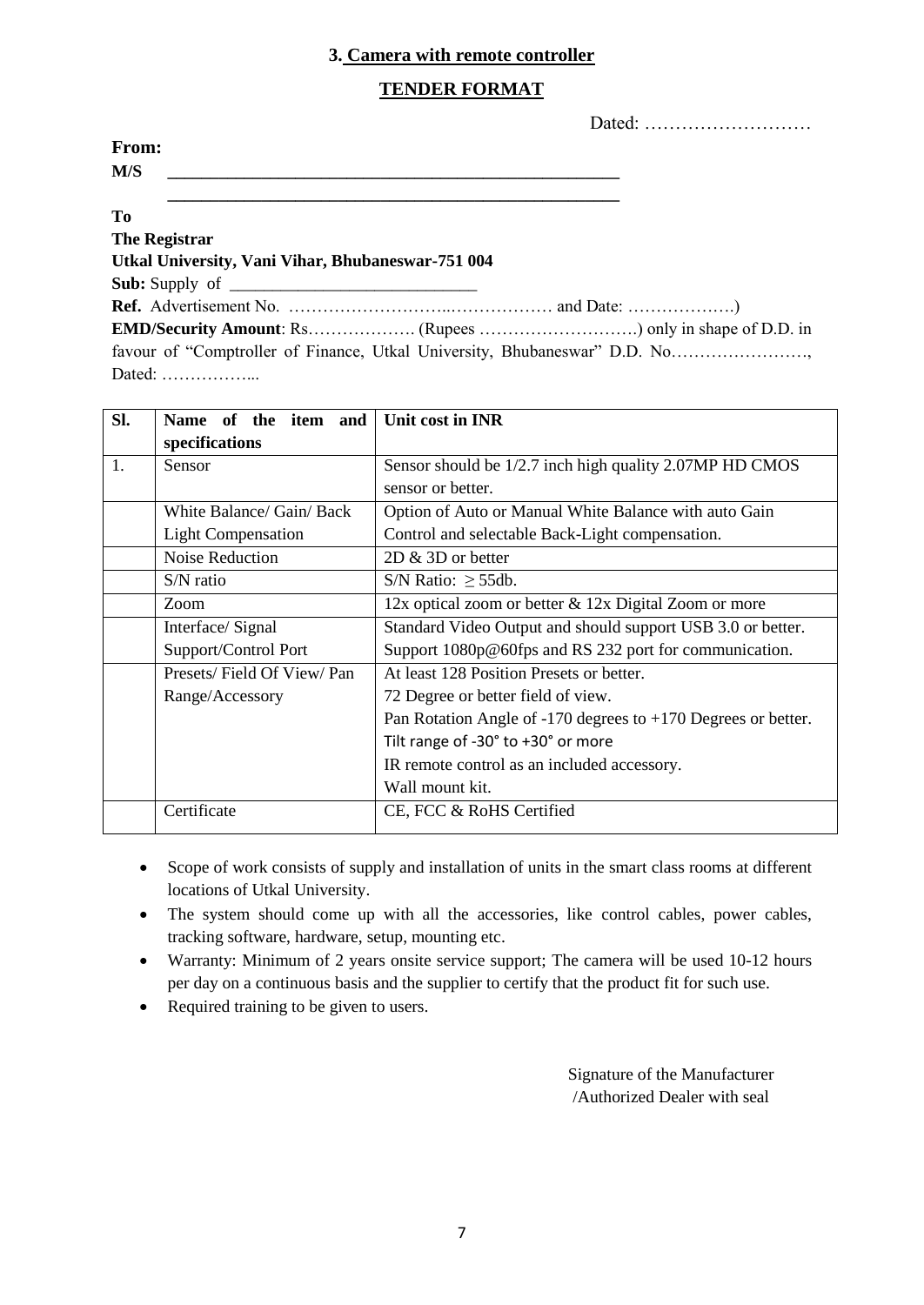#### **4. Online UPS**

#### **TENDER FORMAT**

| From:                                                                     |  |
|---------------------------------------------------------------------------|--|
| M/S                                                                       |  |
| T <sub>0</sub>                                                            |  |
| <b>The Registrar</b>                                                      |  |
| Utkal University, Vani Vihar, Bhubaneswar-751 004                         |  |
|                                                                           |  |
|                                                                           |  |
|                                                                           |  |
| favour of "Comptroller of Finance, Utkal University, Bhubaneswar" D.D. No |  |
| Dated:                                                                    |  |

| SI. | Name of the item and specifications                                      | Unit cost in INR |
|-----|--------------------------------------------------------------------------|------------------|
| 1.  | 3 KVA Online UPS / 3 KVA Online UPS (Quote price for 3kVA and 5          |                  |
|     | kVA separately)                                                          |                  |
|     | Single Phase online UPS with single phase output along with 4 hours      |                  |
|     | battery backup with battery rack, interlinks, battery to UPS cables etc. |                  |
|     | with following specifications.                                           |                  |
|     | Specification                                                            |                  |
|     | Inbuilt isolation transformer                                            |                  |
|     | Back up: 1hour or more with full load                                    |                  |
|     | Efficiency on full load: $\sim$ 90%                                      |                  |
|     | Battery should be SMF and Exide/Amaron/Luminous/Tata/SU-KAM              |                  |
|     | with rating 120Ah/12V or better.                                         |                  |
|     | MS Rack and IRIT Link for SMF batteries                                  |                  |
|     | Input Voltage/Input voltage range : Single Phase 230V AC/190 - 265V      |                  |
|     | AC or better                                                             |                  |
|     | Output Voltage : $220V/230V$ AC $\pm 1\%$ ;                              |                  |
|     | Output 3 pin Indian socket: Two or more                                  |                  |
|     | Provision for Protections (low voltage/overload/short circuit/over       |                  |
|     | voltage etc.), Audio Alarm, LCD display, Indications, low audible        |                  |
|     | noise level, Bypass, etc.                                                |                  |
|     | Warranty: Minimum 2 years                                                |                  |

 Scope of work consists of supply and installation of units in the smart class rooms at different locations of Utkal University.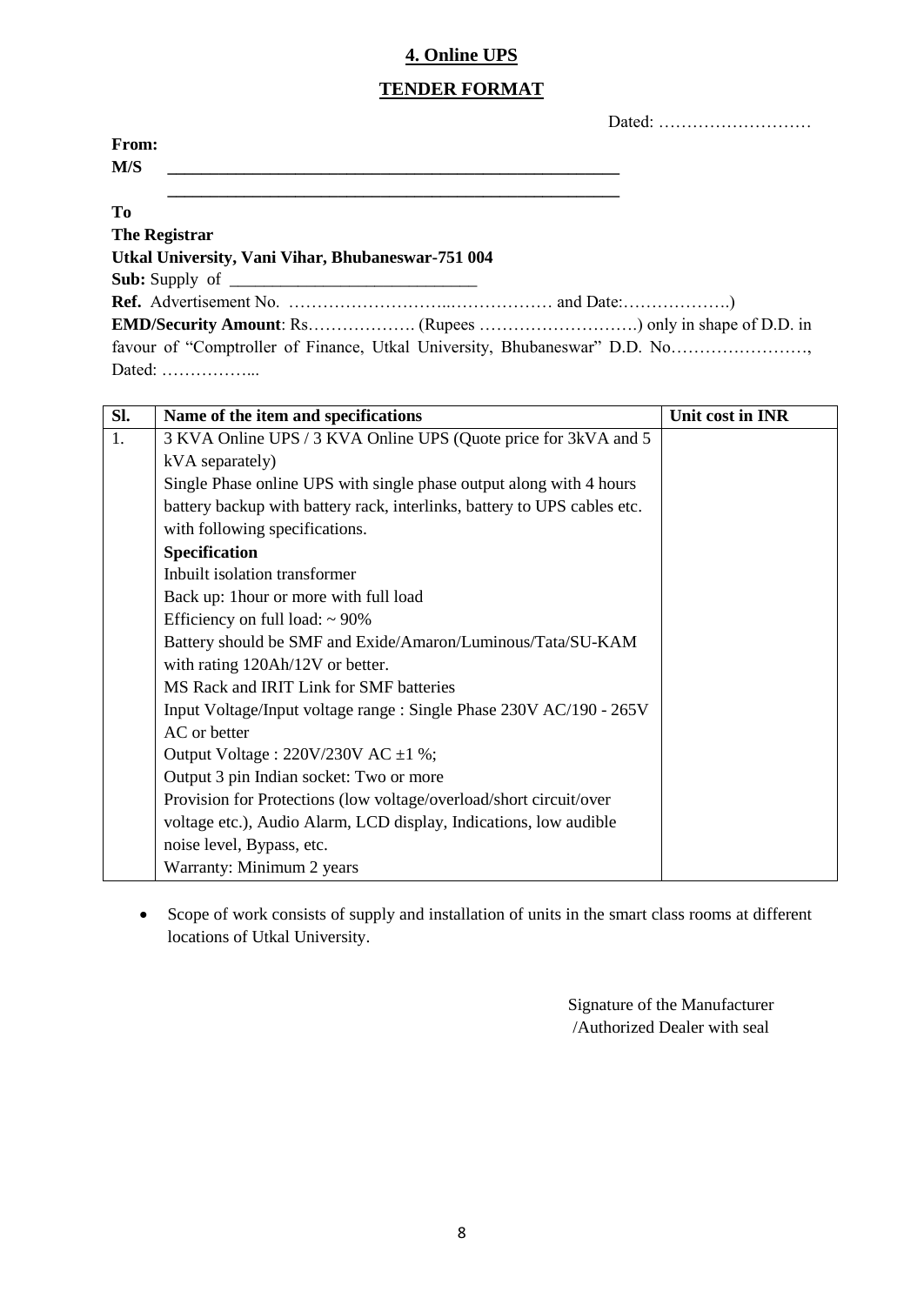#### **5. Fire Extinguisher**

#### **TENDER FORMAT**

|--|--|--|--|--|--|--|--|--|--|--|

| From: |  |  |
|-------|--|--|
| M/S   |  |  |
|       |  |  |

#### **To**

| The Registrar                                     |                                                                           |
|---------------------------------------------------|---------------------------------------------------------------------------|
| Utkal University, Vani Vihar, Bhubaneswar-751 004 |                                                                           |
|                                                   |                                                                           |
|                                                   |                                                                           |
|                                                   |                                                                           |
|                                                   | favour of "Comptroller of Finance, Utkal University, Bhubaneswar" D.D. No |
| Dated: $\dots\dots\dots\dots\dots\dots$           |                                                                           |

| Sl. | Name of the item and specifications                                 | Unit cost in INR |
|-----|---------------------------------------------------------------------|------------------|
| 1.  | Fire Extinguishers (Clean Agent Type) (Branded), Capacity: 2 kg/4kg |                  |
|     | (Quote separately)                                                  |                  |
|     | <b>Specification:</b>                                               |                  |
|     | <b>Type: Constant pressure</b>                                      |                  |
|     | Extinguisher type: HFC, HCFC or equivalent                          |                  |
|     | Conforming IS code: 15683                                           |                  |
|     | Operating position: Upright                                         |                  |
|     | To fight fire of Class A, B, C and Electrically started fires.      |                  |
|     | With ISO 9001 and CE certifications, and conforms to ISI standards. |                  |
| 2.  | Fire Extinguishers (Foam based Potable) (Branded)                   |                  |
|     | Capacity: 6 L                                                       |                  |
|     | To fight fire of Class A, B. C                                      |                  |
|     | Squeeze Grip Mechanism for quick and easy use                       |                  |
|     | With ISO 9001 and CE certifications, and conforms to ISI standards. |                  |

- Scope of work consists of supply and installation of units in the smart class rooms at different locations of Utkal University. Suitable fittings shall be provided for mounting the extinguisher on wall
- Vendors shall submit the technical catalogue along with certificates and operation instructions.